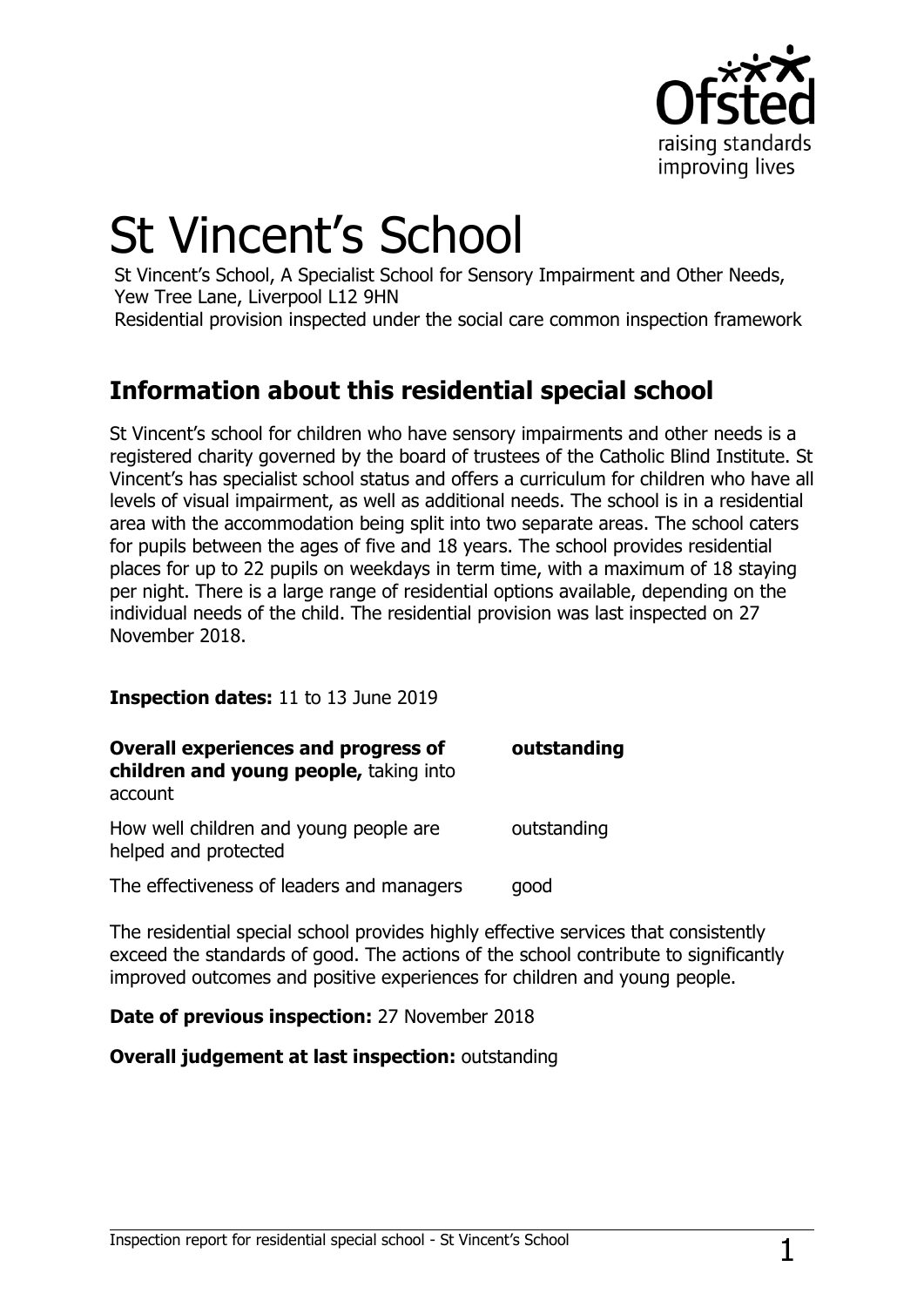

# **Inspection judgements**

#### **Overall experiences and progress of children and young people: outstanding**

A safe, nurturing and caring environment means that young people's needs are holistically met and they are flourishing at this school. Staff ensure that, where possible, young people's aspirations can be fulfilled. For example, one young person aspired to play football for England. He is now part of the Paralympic team and has travelled abroad to represent his country. Another young person wants to be a musician and has recently released his first music track. Staff regularly discuss young people's ambitions and how they can work together to make sure that every opportunity is explored to achieve their goals. A young person said, 'It is instilled throughout the school and the residential setting that we can do anything. There is no such word as can't.'

Young people thoroughly enjoy their stays in the residential setting because they have time to spend with friends, to try different activities and to challenge themselves to become more independent. Parents value greatly the caring and trusting relationships that their children have with staff. Parents said that the progress of their children is 'fantastic'. They see their children grow in confidence, build their self-esteem and become increasingly independent. Compliments from parents and carers about how well the residential setting cares for and supports their children include:

- `His progress is wonderful to see. It is all the things we wanted for him and more. He is thriving. He will be able to be independent in years to come.'
- `He wants to live with his friends when he goes to university and then to live independently in his own home. We now believe this can happen because he is increasing in confidence and self-esteem. He knows that the staff will catch him if he falls and will help him to overcome problems.'
- 'My son has achieved so much and is making excellent progress in so many ways. I am so proud as a parent to see my son so happy. He has grown up to be a kind and confident young man.'
- `He has blossomed and the change in his confidence is startling. To send him here was the best decision we have made.'

Young people's enjoyment and sense of belonging are reflected in the requests that they make to increase their time in the residential setting. Overnight stays are flexible and are tailored to individual needs. This includes additional overnight stays on a weekend for young people to attend choir concerts and music exams. This is extremely important, especially for the young people who live a long distance away.

The young people enjoy varied enrichment opportunities. They have a reverse inclusion afternoon and a scouts evening. This is when other young people who do not attend the school come into the school and the residential setting to join in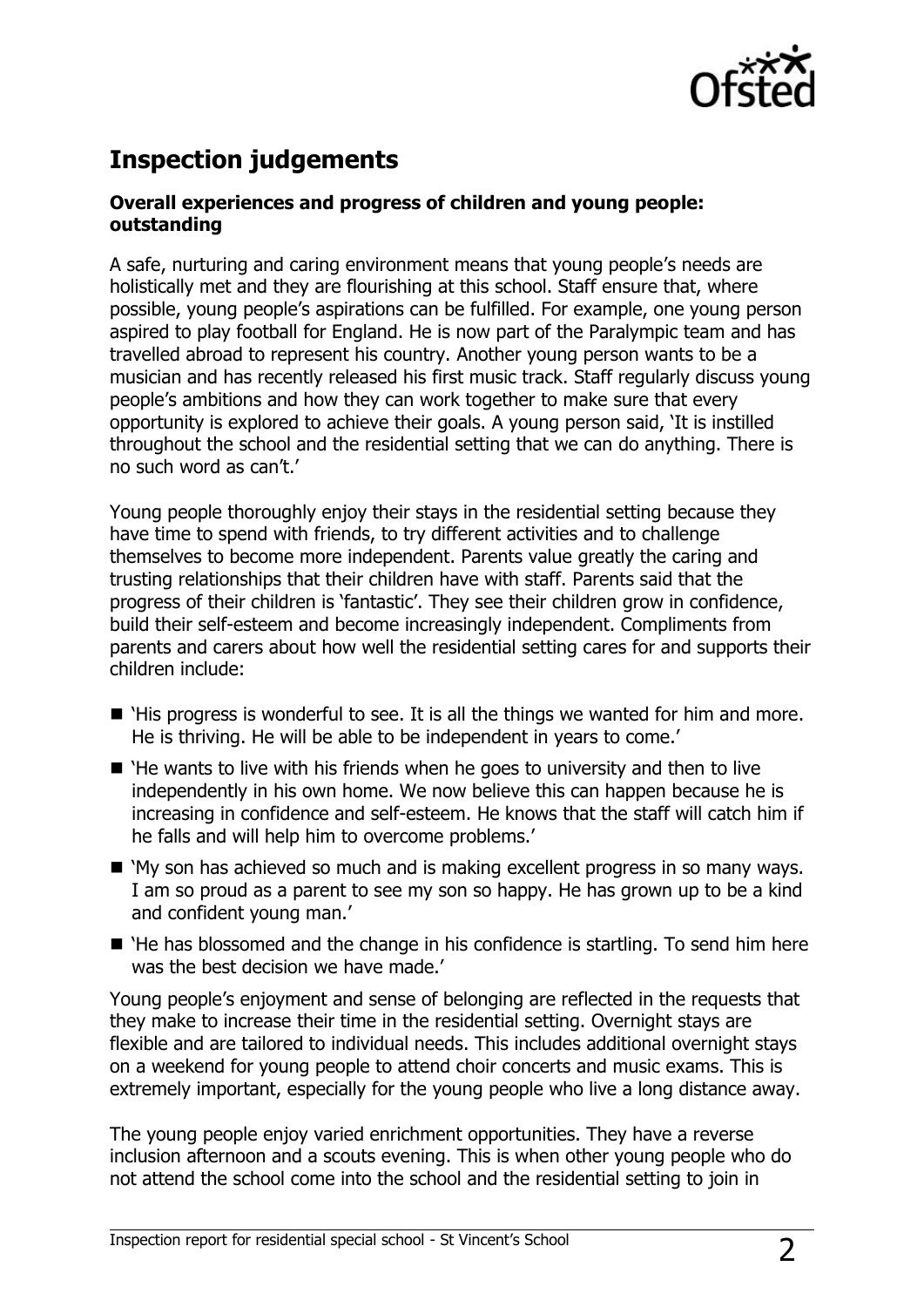

activities and projects. This is used as an excellent opportunity to work with children from other backgrounds so that residential pupils can share their skills and expertise and challenge others' attitudes to visually impaired young people or those with a disability. A young person said, 'We give them an understanding of our world and what we can achieve.' The reverse inclusion project has been recognised nationally for its innovative approach and the school is to receive an award from a member of the royal family.

A key strength of the school is the commitment to working with other schools locally as well as across the United Kingdom and around the world to improve outcomes for young people with a visual impairment. The school draws on its knowledge to empower others and is seen as a centre for excellence. Currently, a group of visually impaired young people are visiting from another country and are staying in the residential accommodation. These young people are learning new ideas and skills from the residential pupils that they will be able to implement when they return home to their own country. A young person from the residence said, 'It is good that the other children are here. Things are very different for them in their country. They don't all have all the support that we do.' This indicates that young people have empathy and an understanding of the challenges that other young people face in the wider world.

Several young people have a keen interest in music. Some young people have successfully sat music exams and have advanced through the exam grades for playing instruments such as the piano. Many of the young people are proud of their choir and regularly sing at events across the city. In addition to this, the choir has given several performances that have been televised. Young people told the inspectors how this enriches their lives, helps them to interact with the public and helps them with their confidence and independence.

Young people's culture and diversity are celebrated. For example, one young person was unable to go home to celebrate a religious occasion so the staff and the residential young people celebrated this with him. Another young person had previously experienced racial discrimination outside of the school setting. He was supported to put his story into a comic book format. This has been printed. It shows his experience and raises awareness for others. He has also been asked to speak at several professional conferences to raise awareness about hate crime. One young person said, 'It is good to be different and what would the world be like if we were all the same.' There is a zero acceptance of bullying and staff strongly challenge any form of discrimination.

Young people are exceptionally well supported to be as independent as possible. This includes learning to manage their personal care needs and other activities of daily life such as doing their own laundry, ironing and preparing meals and snacks. One young person selects her own clothes by feeling the different fabrics. The young person said that this has helped her to be ready in the mornings. This was something she had previously struggled with. Young people learn to travel independently on buses, taxis and trains. This is designed to their individual needs and takes account of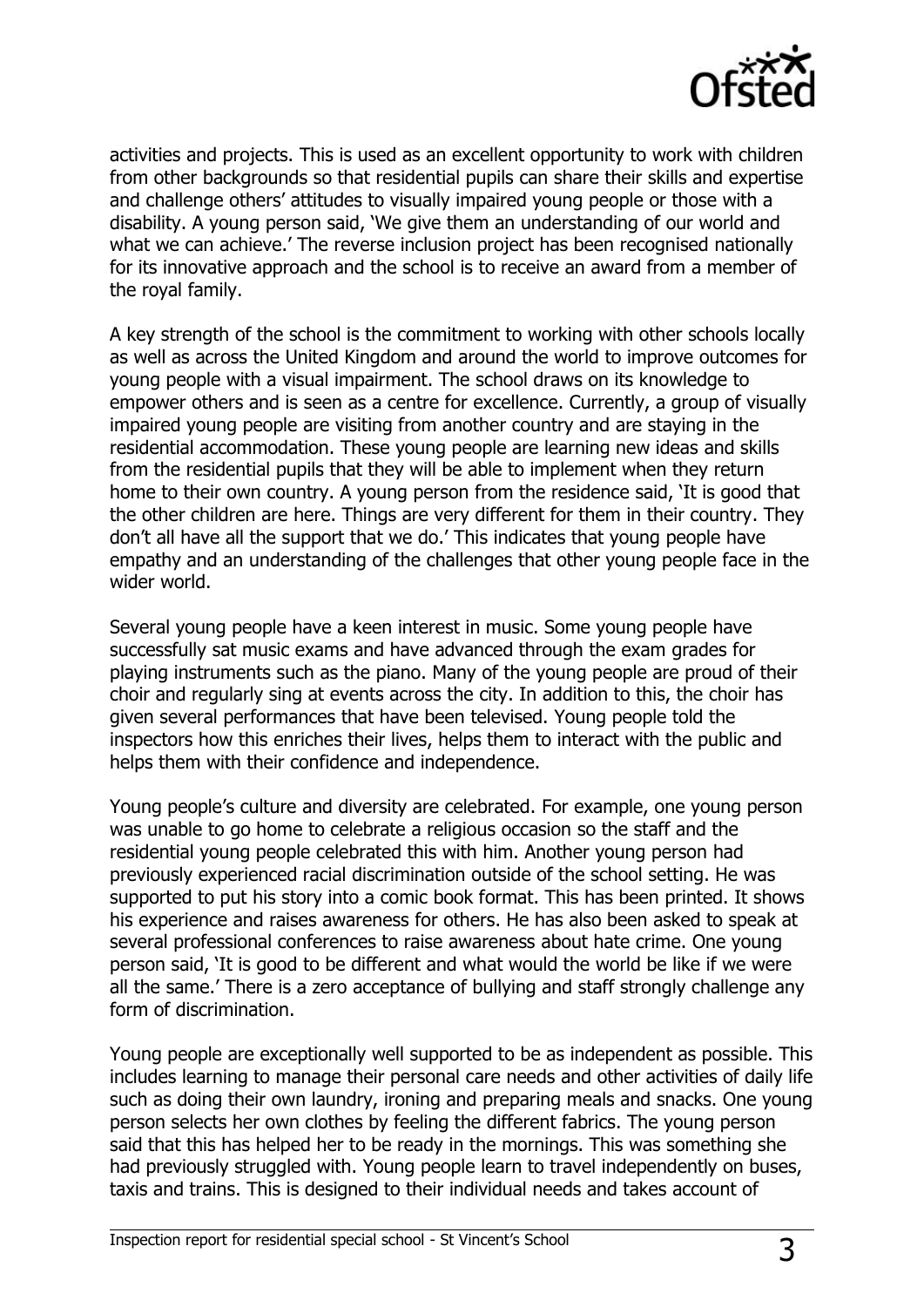

where they live and what public transport is available to them in order to encourage their mobility in their home communities. Since the last inspection, the residential setting has improved the living areas. One group area is now for young people who are more independent and preparing to move on. The young people are still supported by staff but from a distance. Accordingly, the staff sensitively help when necessary while providing the autonomy for young people to take control and to make decisions for themselves. One young person said, 'My confidence has grown because staff don't fuss around me, as family do, but let me try and say it's OK to make a mistake.'

The excellent work undertaken with young people regarding their independence skills has opened a wide range of career opportunities to them. Some young people are looking forward to going to college, higher education or into apprenticeships. The young people aspire to be musicians, actors, to work with animals or to work within social media.

#### **How well children and young people are helped and protected: outstanding**

Young people told the inspectors that they feel safe and that they understand what to do if they have any concerns. Excellent safeguarding practice means nothing is missed. This allows the designated safeguarding lead (DSL) to take effective action to support young people and their families. There is excellent communication between parents and carers to ensure that staff have the most up-to-date information on all young people.

The DSL is a very reflective practitioner and knows that there are emerging concerns in the wider communities from where young people come and to which they may be exposed. As such, she has identified that the residential care staff need more training regarding issues such as county lines and child criminal exploitation. This is planned in the next few months. In the short term, staff have been proactive in accessing information from the intranet to support their learning and understanding in these areas.

All staff, regardless of their individual roles, undertake safeguarding training to enable them to identify and report concerns. Safeguarding practice is an intrinsic part of the school life. However, the school leaders and staff are not risk-averse and want their young people to explore and take part in the same opportunities as any other young person. This means that young people get to explore and to participate in an extensive range of opportunities that they would not be able to access at home or in mainstream school, such as free running.

Young people gain a greater understanding of the world around them. There has been some outstanding work completed on knife crime and e-safety by two young people who have collaborated, with staff support, to produce a song and a comic book based on challenging and responding to hate crime in a positive way. This work has been exceptionally well received and has significantly raised awareness of these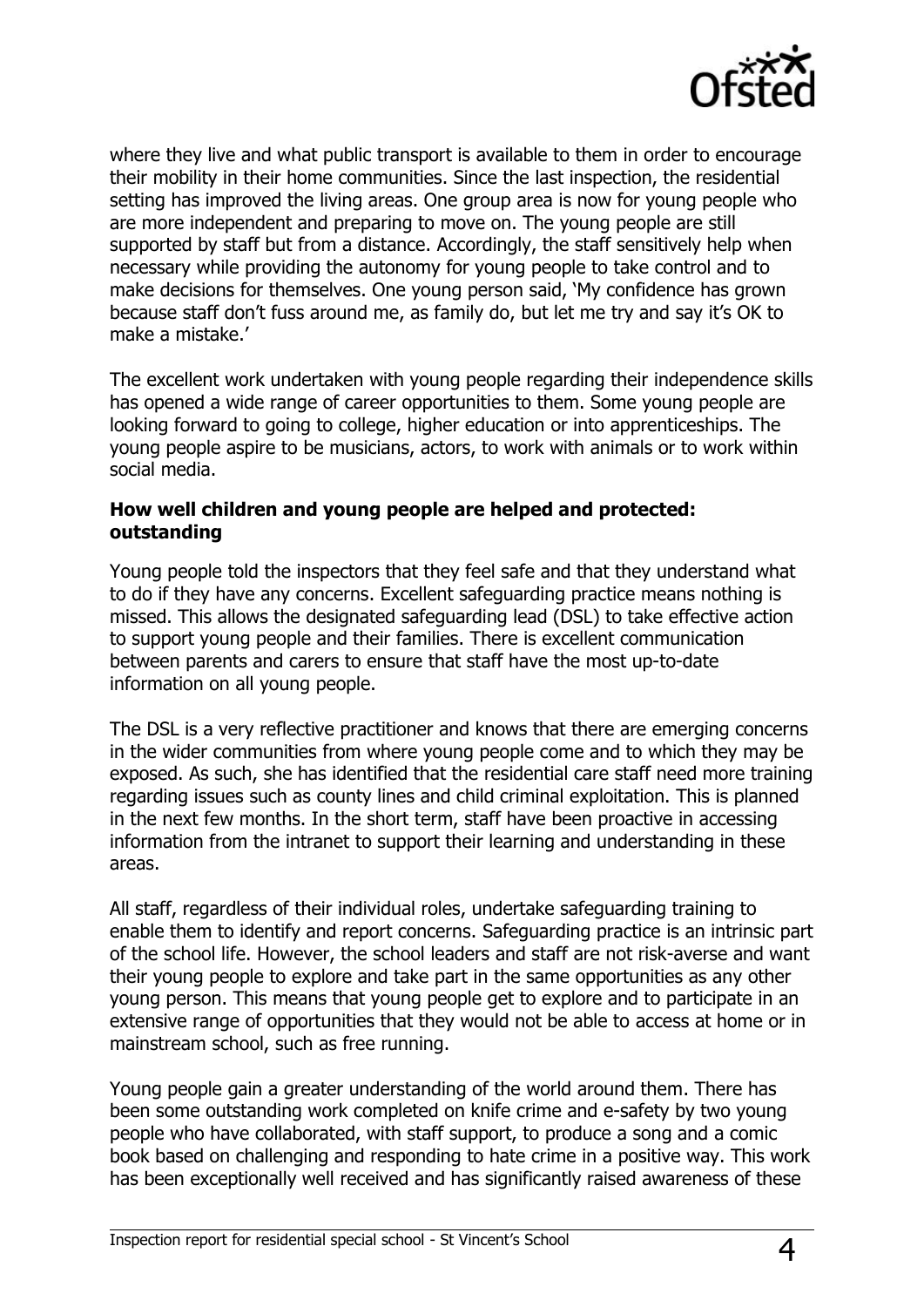

issues among young people inside and outside of the school, as well as with the wider public and professionals. This initiative has empowered young people to share their experiences and is helping them to take control of as many aspects of their lives as possible.

Young people are taking more responsibility for their medication. The nurse completes individual sessions with the young people to equip them with the skills necessary to competently self-medicate. In addition to this, staff have completed training about young people's emotional well-being. This will enhance current work being completed around safe relationships, gender identity and self-esteem.

Risk assessments identify the times when young people are likely to struggle emotionally, behaviourally or with their mobility. However, these are generic, for example all young people are assessed for physical or verbal aggression. Most of the young people do not display these behaviours. Therefore, some assessments are not sufficiently individualised to fully reflect specific issues. This is a relatively minor recording issue as it is offset by the staff's in-depth knowledge of each young person. There has been no use of physical intervention or incidents of young people being missing from the residential setting. There are clear protocols to follow that are fully understood by all staff, in the event that either should occur.

Health and safety are managed exceptionally well in the residential setting. The young people take part in fire evacuation drills, so that they know what action to take if a fire occurs. Recruitment procedures are exceedingly thorough and meet the required standard. In addition, all visitors to the residential setting must provide photographic identification and are fully supervised while there.

#### **The effectiveness of leaders and managers: good**

The leadership team has created an environment in which every young person matters and can achieve to their full potential. The residential staff provide excellent levels of bespoke care and guidance so that young people can succeed and flourish. The residence continues to be a crucial part of school life. It is valued by young people, their parents, governors and teachers alike.

The residential staff are suitably experienced. Most of the staff have a recognised childcare qualification or equivalent. However, two members of staff have not registered for the relevant qualification. Mandatory training is completed before new staff start working and this is refreshed regularly. As a result, staff have the skills and knowledge to care for the young people exceptionally well. Staff report that they are fully supported through regular reflective supervision and team meetings.

The young people's files and information have improved. The files have been revamped to only include relevant information. Young people now complete a social story that allows the reader to get a sense of their family life, strengths, as well as their developmental objectives and aspirations. Young people set their own targets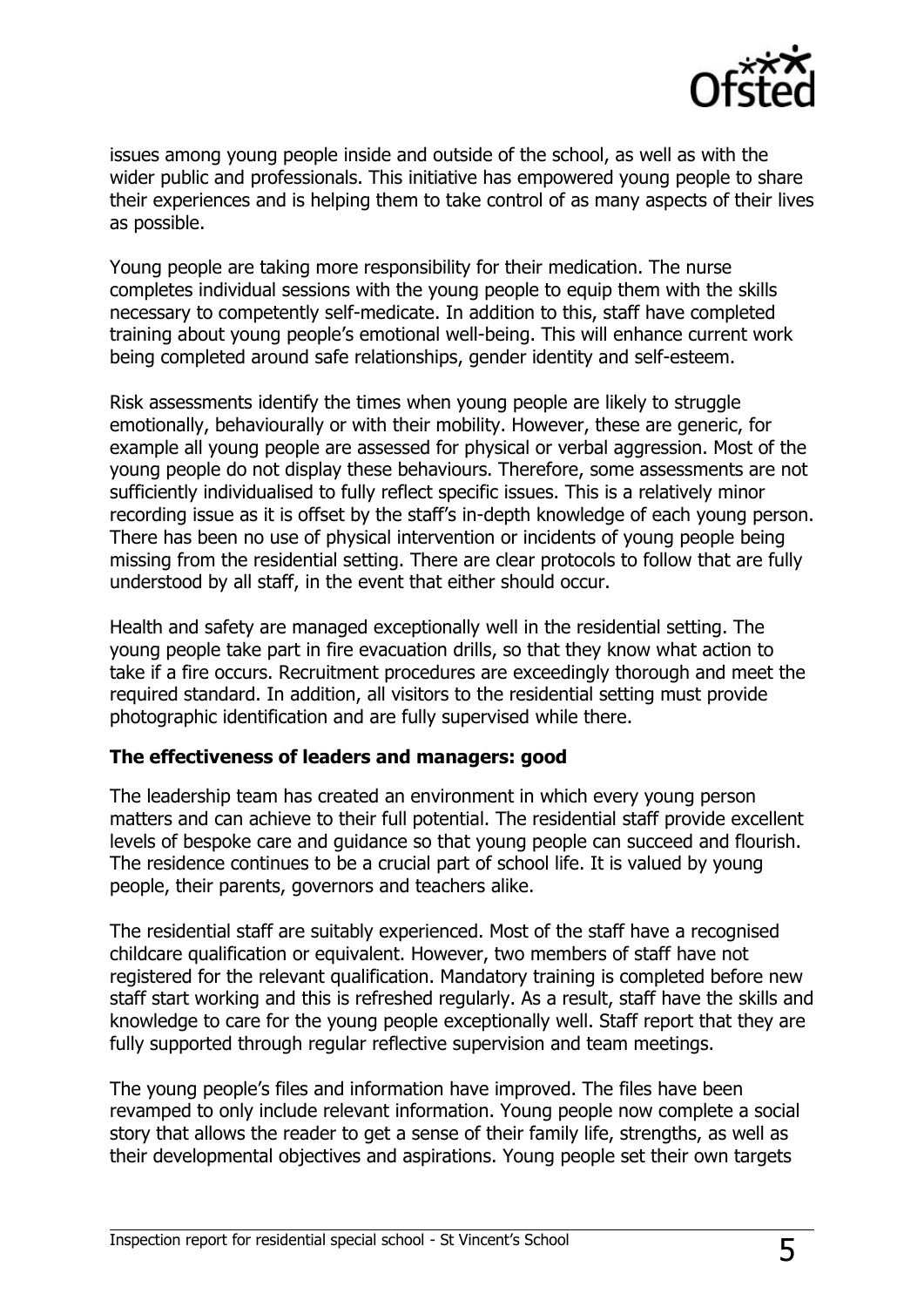

for improvement. However, these could be further improved by including smaller steps to attain their targets.

The governing body plays a vital role in the monitoring of the residential setting. Previously, its reports were based mainly on observation. However, a new format has been implemented, so that governors interact and ask young people pertinent questions about their care. This approach is now reflected in the governors' report, which offers increased scrutiny of the care provided and which has given the governors a clearer insight into the care planning, interaction and progress of the young people. The governors are knowledgeable about the issues affecting visually impaired young people and are enthusiastic and dedicated advocates for the ongoing development of the service. They listen to the young people and respond appropriately, for example in sourcing additional play equipment, such as a summer house and swings.

The headteacher and head of care share their knowledge and practice with other schools and more widely. Their vision is to improve the life chances of all young people with a visual impairment. They have high expectations for both young people and staff and are open to new ideas and innovation.

The head of care's accurate self-evaluation clearly demonstrates a continuous drive for improvement. She understands the areas of strength and future areas that she would like to develop. The independent visitor provides a thorough oversight that challenges the head of care to continually look at how they can develop the service. This constructive approach allows the head of care to monitor progress and to make continued improvements in practice.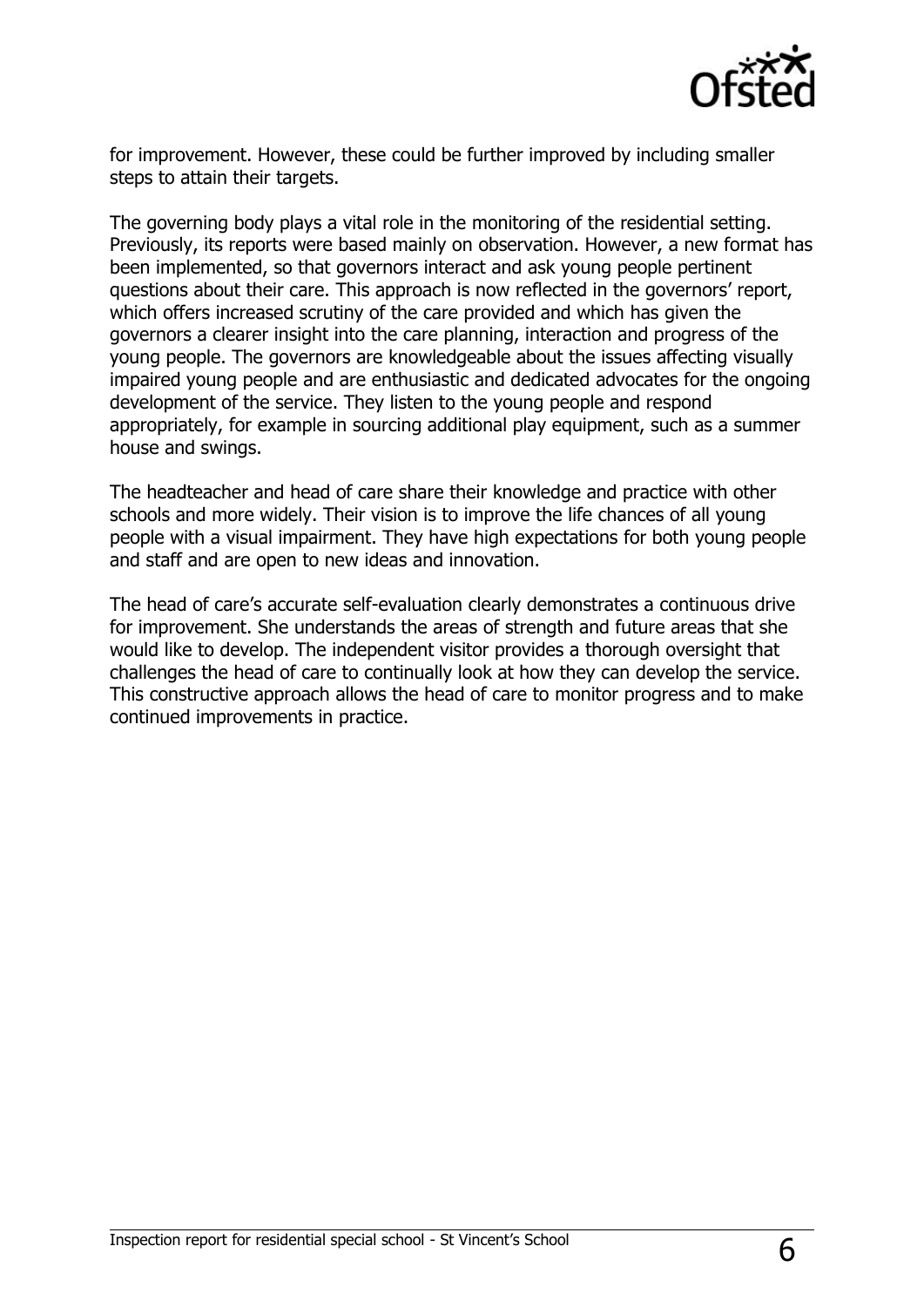

## **What does the residential special school need to do to improve?**

#### **Recommendations**

- Ensure that all staff have attained a minimum level three qualification or have a qualification that demonstrates the same competencies. (National minimum standard 19.2)
- Ensure that young people's placement plans are regularly reviewed and amended as necessary to reflect significant changes in the child's needs or progress in his or her development. (National minimum standard 21.1)

This is specifically in relation to showing the young person's starting point and the steps taken to ensure positive outcomes.

## **Information about this inspection**

Inspectors have looked closely at the experiences and progress of children and young people using the 'Social care common inspection framework'. This inspection was carried out under the Children Act 1989 to assess the effectiveness of the service, how it meets the core functions of the service as set out in legislation, and to consider how well it complies with the national minimum standards.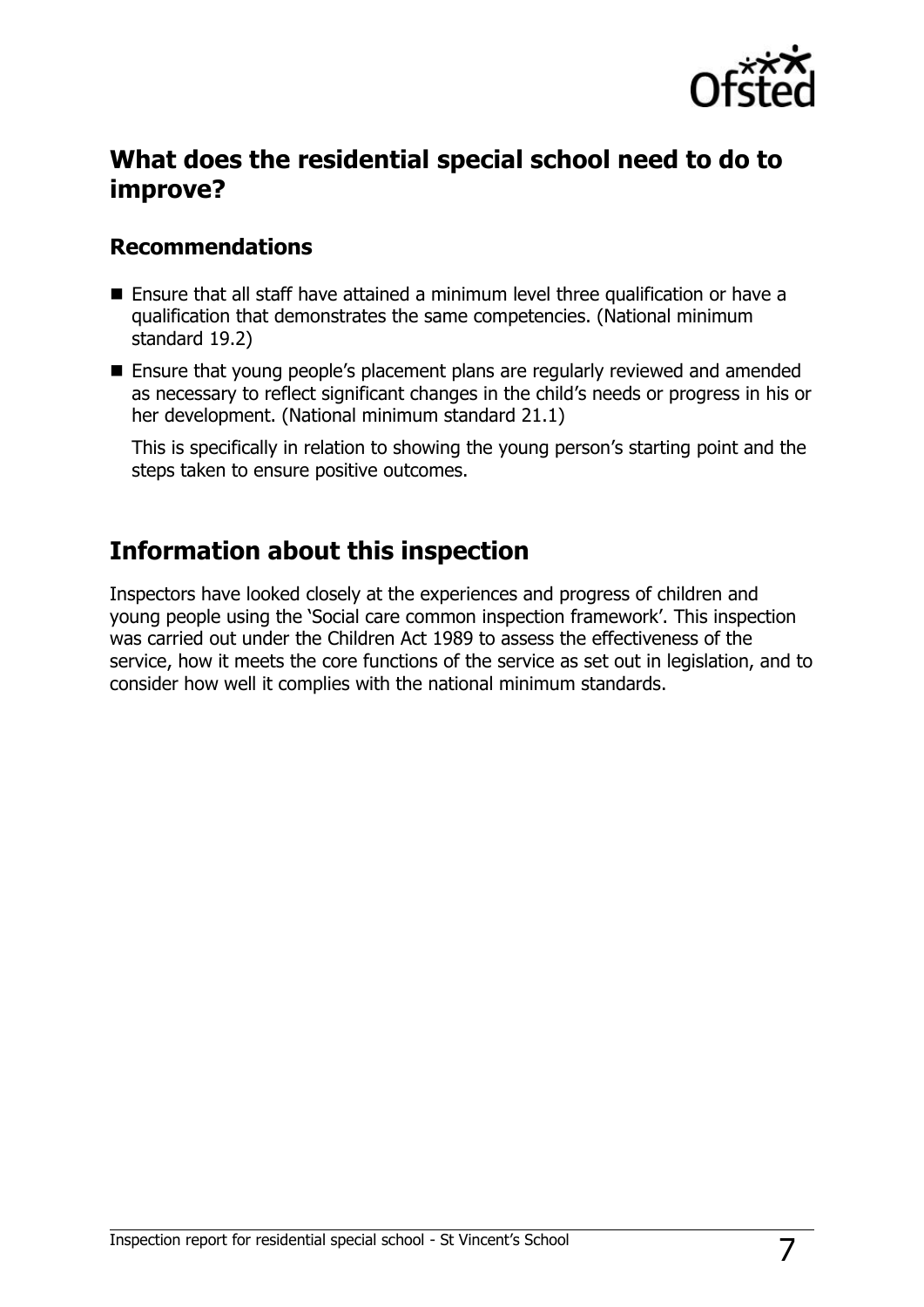

# **Residential special school details**

**Social care unique reference number:** SC040724 **Headteacher/teacher in charge:** John Patterson **Type of school:** Residential Special School **Telephone number:** 0151 2289968 **Email address:** office@stvin.com

## **Inspectors**

Pam Nuckley, social care regulatory inspector (lead) Chris Scully, social care regulatory inspector